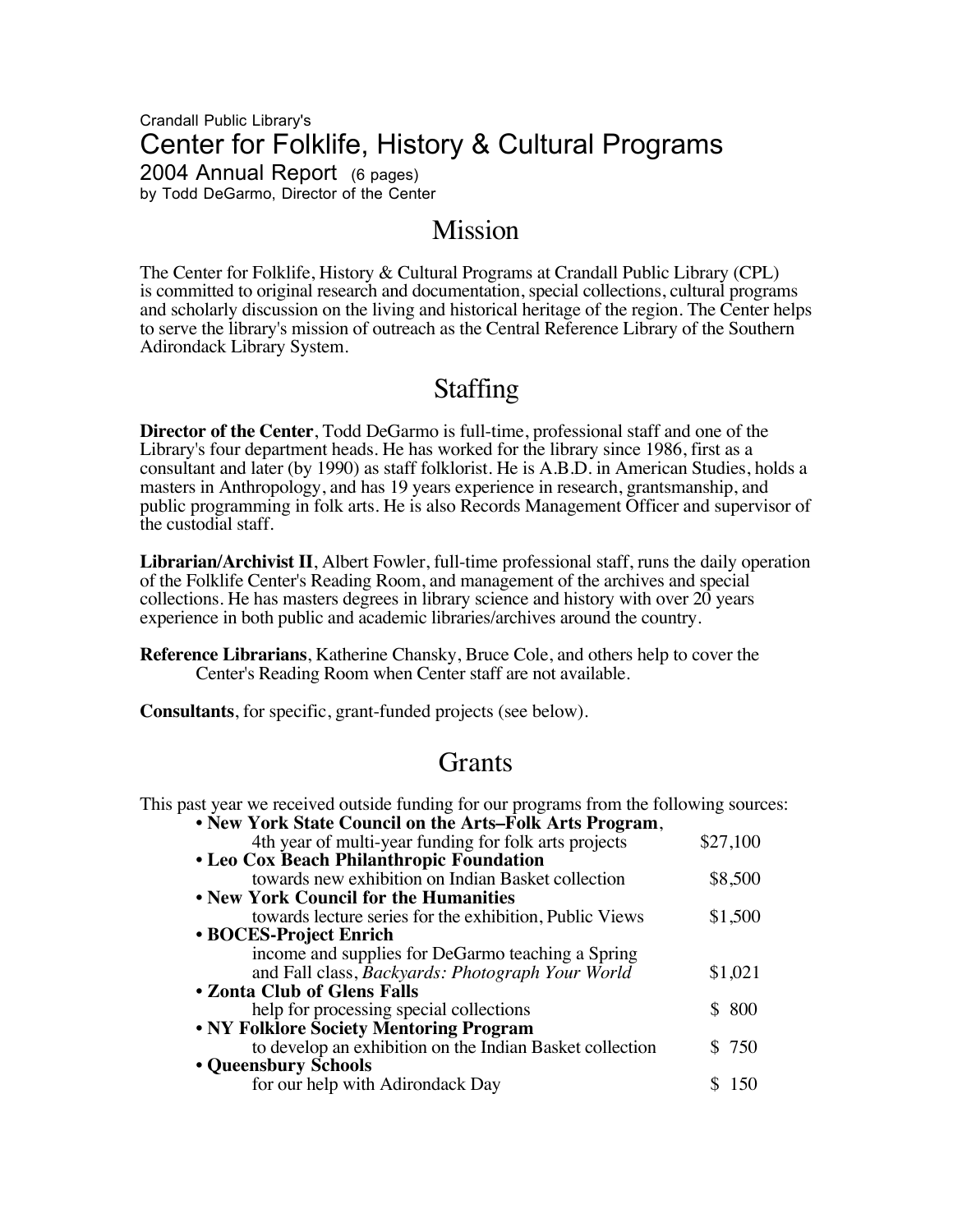# Archives & Special Collections

#### The Reading Room

Staffed for the public 22 hours per week (6 days a week). We had 1889 users asking 1408 reference questions, using 2687 items, making 3511 photocopies.

Special collections have also been used by both local newspapers, for Chapman Museum exhibitions, and patrons.

#### Holden Reference Collection:

147 new books and materials were purchased in the subjects of local and regional history, genealogy, folk arts and folklife studies. In addition, the Friends of Crandall Public Library provided 764 titles from donations to the Friends book sale.

#### Special Acquisitions

The Arthur S. Fisher Photograph Collection was donated by his grandson, Douglas Hart. We also acquired the records of the Zonta Club of Glens Falls. Our own projects generated fieldwork & program files for the Library Archives, including the addition of folk arts from our exhibitions, *Paper Arts*, *Home & Loved Ones*, and *Homemade Halloween*.

#### Processing & Preserving Collections

A NYS Archives 2003/4 grant paid for Laura Van Guilder to work on the preservation of our photograph collections. A CDLC grant paid for Jennifer Ferris to add older unprocessed books to the catalog.

#### Records Management:

As the Records Management Officer, DeGarmo culled 25 cubic feet of Obsolete Library Records, based on the NYS Records Retention & Disposition Schedule.

#### Finding Aids for Special Collections

Albert Fowler's collection descriptions of 120 core collections have been place on the NYS Library catalog.

## Public Programs

#### **Harnessing the Hudson**

Exhibition in Folklife Gallery until January 31. Displayed the 2003 photographs by Individual Artist grant recipient Gretchen McHugh along with historic photographs of industrial sites along the upper Hudson River.

Performance: *Millhand Maggie*, family stories of the Cohoes Mills told by Kathleen Gill on January 8 • audience 37.

Performance: *Working Waters*, songs of the river, canal, factories sung by George Ward on January 15 • audience 32.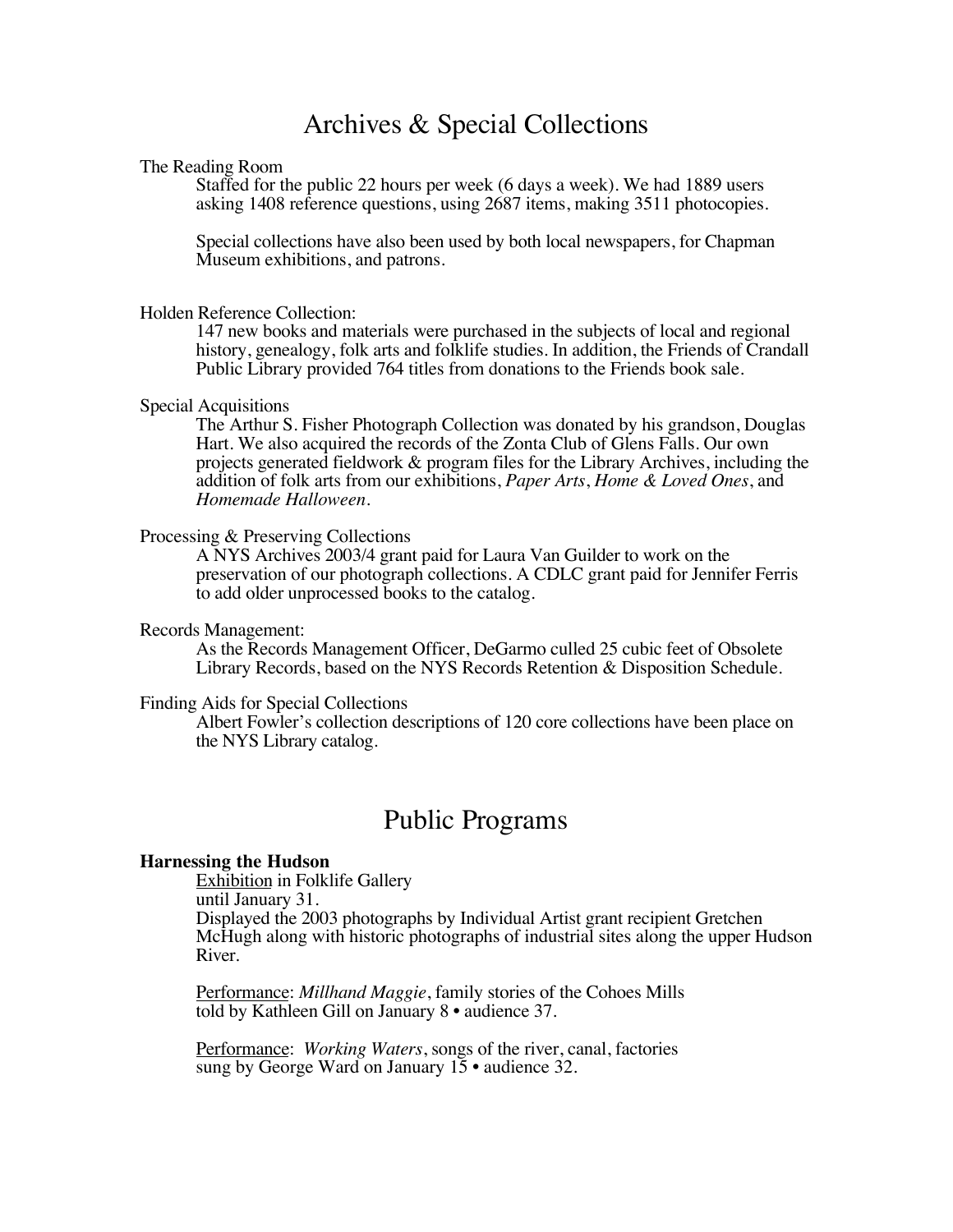#### **Guess What I Collect**

New series, co-hosted by the Children's Department

- February 7: Workshop 10-12:30 for xx new exhibitors
- July 8: Workshop 2-3:30 pm for 18 new exhibitors

#### **Land & Liberty**

Exhibition in the Folklife Gallery February & March 2005 Betty LaDuke's photographs, drawings, paintings of murals from Chiapas Mexico

Reception (our 5th year) for an exhibition of international children's art in the Library's Friends Gallery.

Latin Jazz Concert, in the Folklife Center, Wednesday, February 9, featuring three members of Alex Torres'orchestra for an audience of 90.

Lectures:<br>• March 18: • March 18: Local Community Murals by Susan Shanley • audience 25<br>• March 22: Mexican Muralist Movement by Jaime Aredondo • audience

Mexican Muralist Movement by Jaime Aredondo • audience 35

#### **Extraordinary Women**

April  $22^{\text{nd}}$  the Folklife Center co-hosted, with the Adirondack Branch of the American Association of University Women, the  $2<sup>nd</sup>$  annual awards for Women History Month fifth grade essay contest winners who used our *Extraordinary Women Book Box,* with musical performance by Susan Hamlin • audience of 70.

#### **Photograph Your World**

Todd DeGarmo taught 35 mm photography skills to area middle school students for BOCES Project Enrich (Hudson Falls/Washington County site) for 6 weeks in the Spring and  $\acute{o}$  weeks in the Fall (October 12 to November 16), totaling 30 students from xx schools in our region.

#### **Paper Arts**

Exhibition in the Folklife Gallery April 5 to June 7, 2005 Festival masks, origami, snowflakes, paper dolls, May baskets by local artists.

Workshops: 8 workshops (origami, May baskets, snowflakes) to a total of 140 children in the library and school classroom.

| • April 6:         | Origami & 1000 Cranes with Kumiko Chiba                            |
|--------------------|--------------------------------------------------------------------|
|                    | BOCES, 2:30 pm • audience 15                                       |
| • April 12:        | May Baskets with the Moreau Seniors                                |
|                    | Folklife Center, 10 am $\&$ 11:30 am • audience 29=31              |
| • April 13:        | Origami & 1000 Cranes with Kumiko Chiba                            |
|                    | Folklife Center, 10, 11:30, 1:30 pm • audience 15+16+10            |
| • April 14:        | Snowflakes with Frieda Toth                                        |
|                    | Folklife Center, $10 \& 11:30$ am • audience $9+16$                |
| $\bullet$ June 16: | Origami & 1000 Cranes with Kumiko Chiba                            |
|                    | Salem Central School $3^{rd}$ & $5^{th}$ grades • audience $25+25$ |
|                    |                                                                    |

In cooperation with visit from pop-up book auther/artist, Robert Sabuta, With a talk on May 14 (audience 65) and workshop on May 15 (audience 48).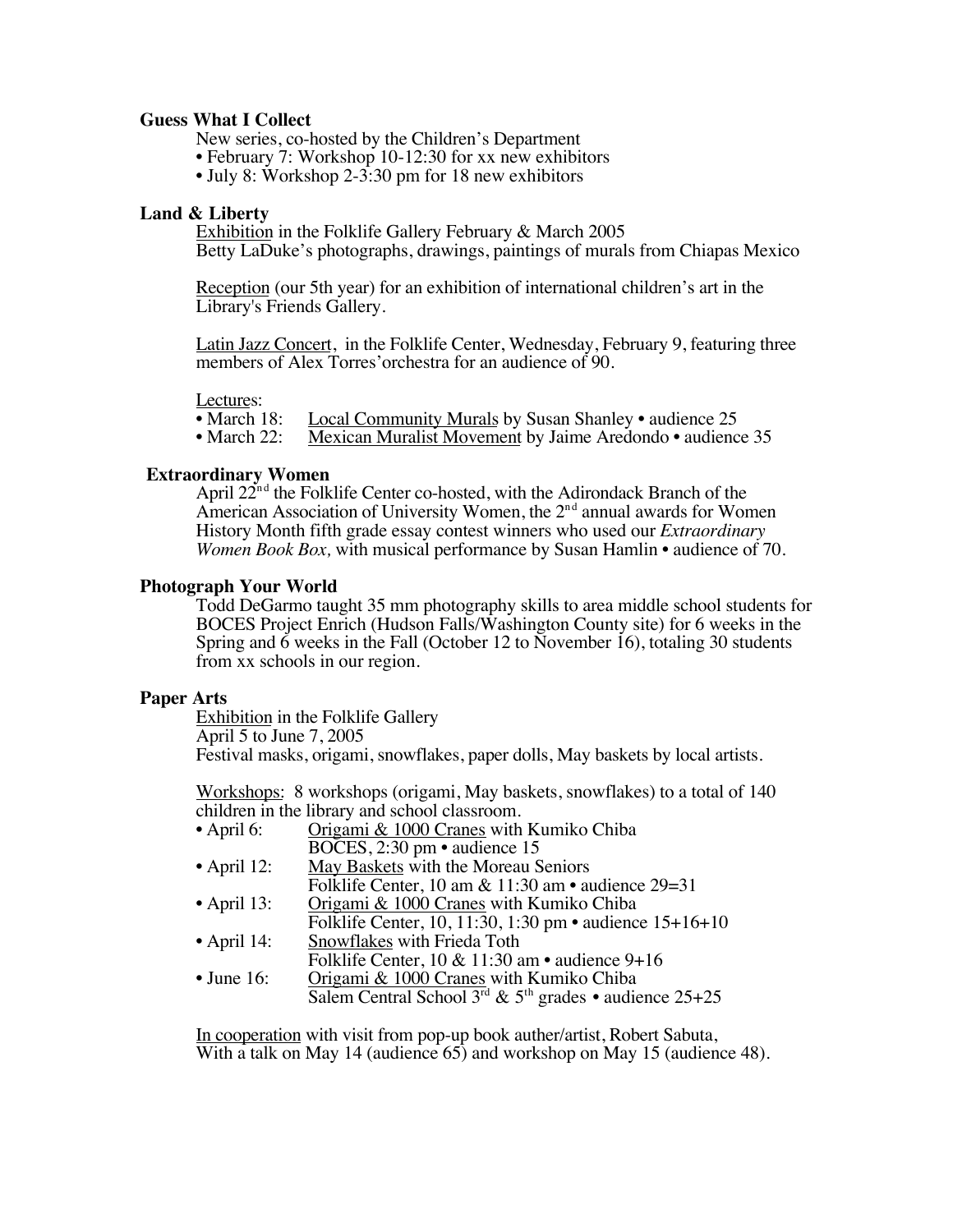#### **Queensbury 3rd Grade Adirondack Day**

Performance: storyteller James Bruchac, who told Abenaki stories to 150 third graders over 6 sessions at the Queenbury Schools' Adirondack Day on May 28th.

#### **Home & Loved Ones**

Exhibition: in the Folklife Gallery June 7 to August 31, 2005 The memory paintings and stories of Clara Mae Towers Orto (of Corinth, Saratoga County, NY)

Reception: Tuesday, June 15, 5:30 to 7:30 pm for an audience of 200+.

# Storytelling workshop series<br>• July 8 Grand Genera

• July 8 Grand Generation (film & discussion) audience of 7<br>• July 15 Telling Your Family Stories with Jeanne Laverty audience of 6 • July 15 Telling Your Family Stories with Jeanne Laverty audience of 6<br>• July 22 Story Sharing Circle audience of 10

Story Sharing Circle

#### **Live! At the Bandstand**

Performances: Tuesday evening concert series in City Park, 7 to 8:30 pm audience of 450

| $\bullet$ July 6  | Curragh (Irish)           | audience of 450         |
|-------------------|---------------------------|-------------------------|
| $\bullet$ July 13 | Robanic Reggae (Jamaican) | audience of 350         |
| $\bullet$ July 20 | Jesse Lege (Cajun)        | audience of 325         |
| $\bullet$ July 27 | Alex Torres (Latin)       | audience of 180 (rain!) |

#### **Public Views**

Exhibition in the Folklife Gallery September to December 2004 100 years of cameras from the collection of Russell Serrianne

Reception, September 7

| • September 9 Laterna Magica: Projected Entertainment              |                                                               |  |
|--------------------------------------------------------------------|---------------------------------------------------------------|--|
| by Russell Serrianne; audience of 55                               |                                                               |  |
| • October 7 Postmarked New York: The Postcard in American Life     |                                                               |  |
| by Cynthia Ruben audience of 20.                                   |                                                               |  |
| Old Glens Falls: Rebirth of a 1920s Slide Show<br>• October 14     |                                                               |  |
| by Todd DeGarmo audience of 65                                     |                                                               |  |
| Stoddard the Artist, Stoddard the Salesman<br>$\bullet$ October 28 |                                                               |  |
| by Joseph Cutshall-King audience of 22                             |                                                               |  |
|                                                                    |                                                               |  |
| by Bruce Cole                                                      | audience of 55                                                |  |
| • November 3 Digital Wizardy: From Grain to Pixels                 |                                                               |  |
| by Carl Heilman II audience of 26                                  |                                                               |  |
|                                                                    | • October 30 Glens Falls Hometown USA: 1940s Color Slide Show |  |

#### **Total audience of 243**

**Total audience of 1305**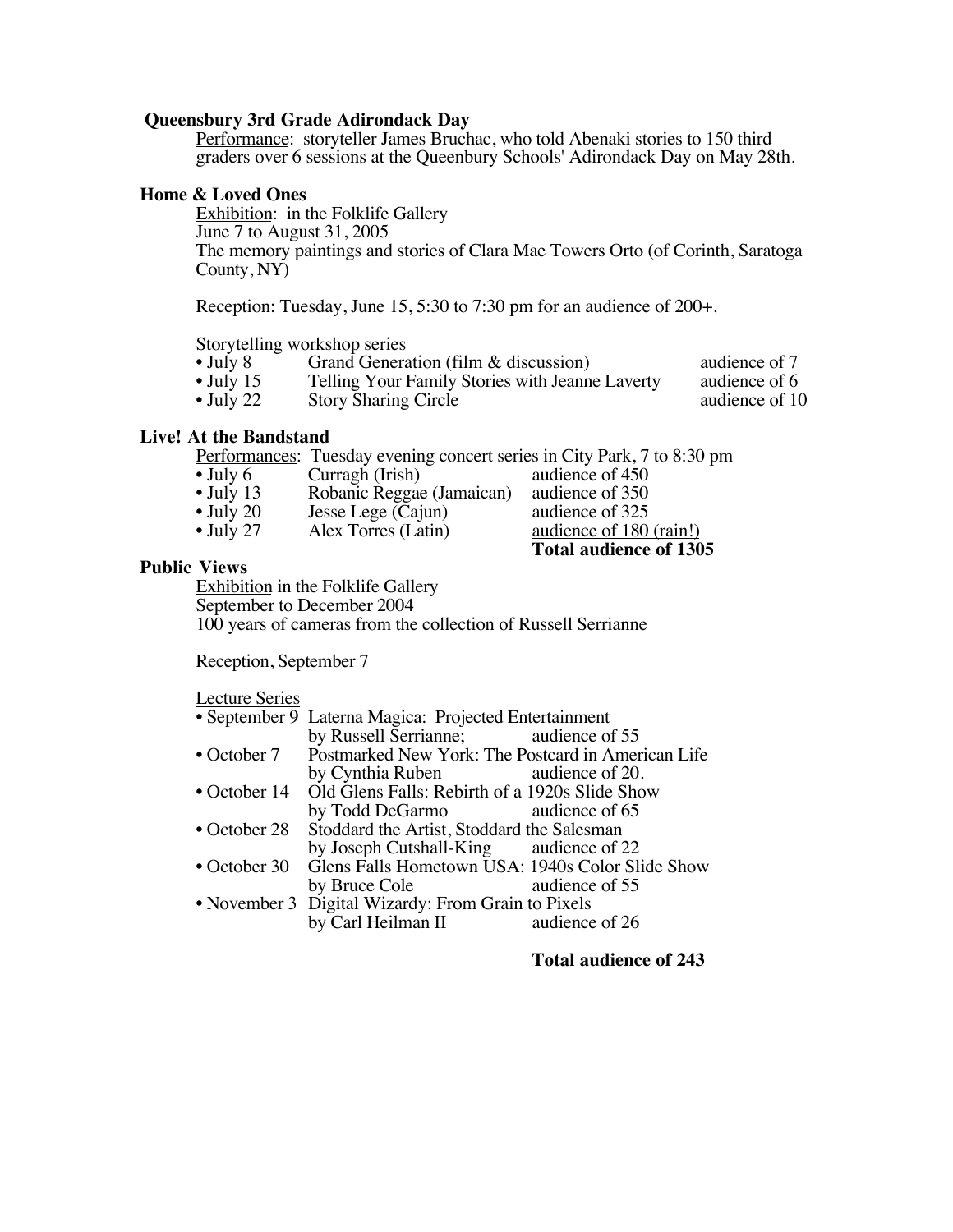#### **Homemade Halloween**

Exhibition in the Friends Gallery

October 25 to November 12, 2004

Community display of handmade masks, costumes, and family photographs, cohosted by the Children's Department, with contributions from Ralph Lee/Mettowee River Players (NYC & Salem) photographs of the Greenwich Village Halloween Parade and a bird puppet; student art from the Glens Falls Middle School; homemade costumes and family photographs from patrons and staff.

Reception, Saturday, October 30 – Crandall Fest!

#### **Exhibition Cubes**

Special rotating display of regional folk art and artists:

Reference area (3 display cases):

ice fishing, Adirondack packbaskets (Jack Leadley); wooden mechanical toys (Chris Morley), fishing flies (Marc Francato); woolens (DePauls); Navajo marriage dolls

Children's Department (1 display case): shovel maker (Gary Rathbone); chainsaw carved bear (Bob Sutliff); snowshoes (Ray Greene)

Downstairs/900s toy barn (Sandy Lourie), balsam pillows by various artists; bird with snake carving (Bob Sutliff)

#### **Book Boxes**

To date, ten collections have been researched and developed by the Folklife Center in consultation with the Childrens Department. They are available for month-long classroom loan:

Chinese Cultures (new) - developed for the Taiwan exhibition of the World Awareness Children's Museum

Extraordinary Women (new) - developed for the 5th grade essay contest offered by the Adirondack branch of the American Association of University Women

- Navajo: Weaving, Stories & Lifeways Dolls: Favorite Stories<br>• Slavery & the Underground Railroad Japan: Our Asian Neighbor
- -
- Slavery & the Underground Railroad Japan: Our Asian Neighbor<br>• Foodways: A Multicultural Sampler Migration & Immigration • Foodways: A Multicultural Sampler • Migration & Immigra<br>• India: People & Culture • 1776: Life during the
- India: People  $&$  Culture

American Revolution

#### **Presentations by archivist Albert Fowler:**

• October: Archives in Washington Counxxxxxxx

#### **Presentations by folklorist Todd DeGarmo:**

*Family Exploration, or a Folklorist plays Genealogist* at the Greenfield Historical Society, Greenfield Center, NY on April 20, 2005 • audience 35.

*Life Within: A Folklorist's Peek at the Vernacular Architecture in NE NY* at Wiawaka, Lake George, NY, on July 7, 2005 • audience of 15.